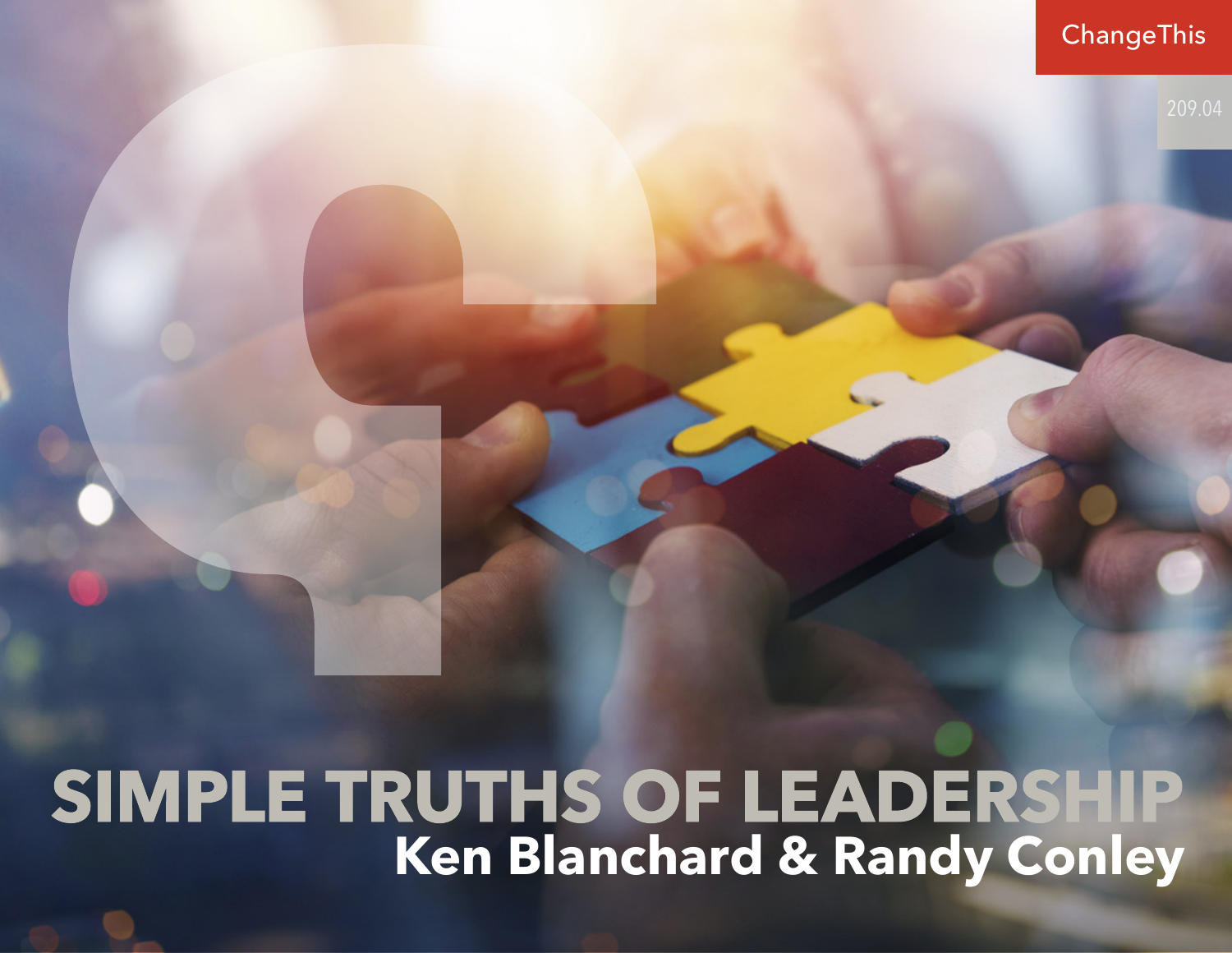### 209.04 **SERVANT LEADERSHIP: KEN BLANCHARD**

# The beginning of my mission statement is "I am a loving teacher and an example of simple truths."

That focus has been central in all of my work, including the study of servant leadership. I have always looked for simple truths that reflect commonsense practices people can use to make their work and life—as well as the lives of the people they care about—happier and more satisfying.

To that end, I find it fun and inspiring to work with coauthors who share a similar philosophy because I have always found that  $1 + 1$  is greater than 2. That's certainly been the case as I have worked on my new book with my colleague Randy Conley. Randy's focus over the last fifteen years has been on distilling the complex topic of trust into simple, actionable principles that help people experience more authentic and fulfilling relationships.

When it comes to servant leadership and trust, Randy and I both wonder why the principles we see as common sense are so seldom used in common practice. If today's leaders had a more commonsense approach to leadership, we'd venture to say that 65 to 70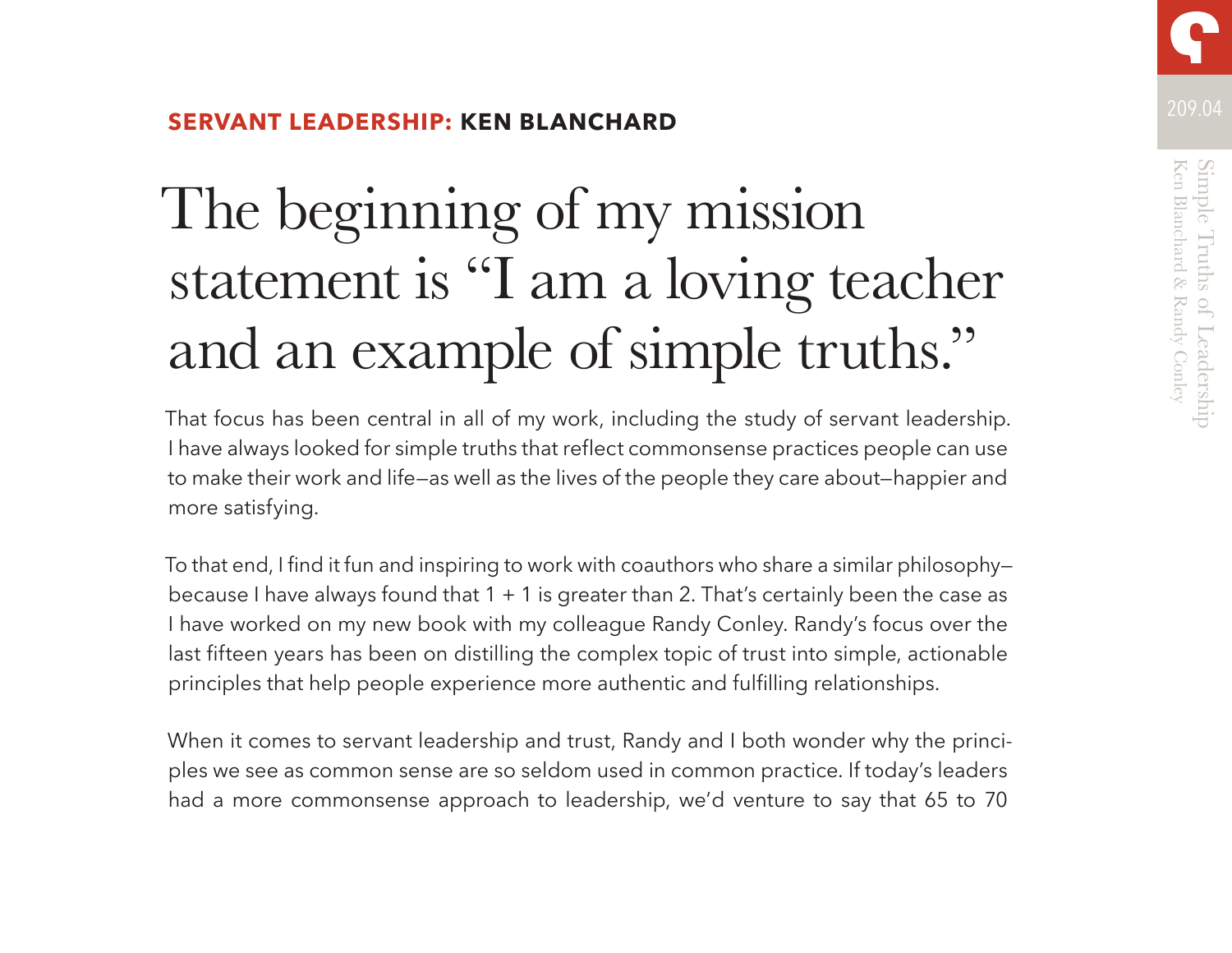percent of the workforce would not be considered disengaged. We wrote the book because we know a lot of leaders aren't applying common sense in the workplace.

The first half of our book is about my favorite topic, *Servant Leadership*. Much of my work in the past was focused on leadership behavior and how to improve leadership style and methods. My colleagues and I attempted to change leaders from the outside. But in recent years, we have found that effective leadership is an inside job. It is a question of the heart. It's all about a leader's character and intention.

The shift from self-serving leadership to leadership that serves others is motivated by a change of heart. If leaders don't get their heart right, they will never become servant leaders. Why are you leading? Is it to serve or to be served? Answering this question truthfully is so important—because you can't fake being a servant leader.

Here are two of my favorite Simple Truths of Leadership that are found in the *Servant Leadership* section of the book.

#### **SIMPLE TRUTH #8: THE BEST MINUTE SERVANT LEADERS SPEND IS THE ONE THEY INVEST IN PEOPLE.**

People sometimes wonder why Spencer Johnson and I titled our book *The One Minute Manager*. They can't imagine how someone can manage in a minute. The reality is that many managers don't take the time, even a minute, to set goals for their people, praise their progress, or redirect their efforts—the Three Secrets from the book.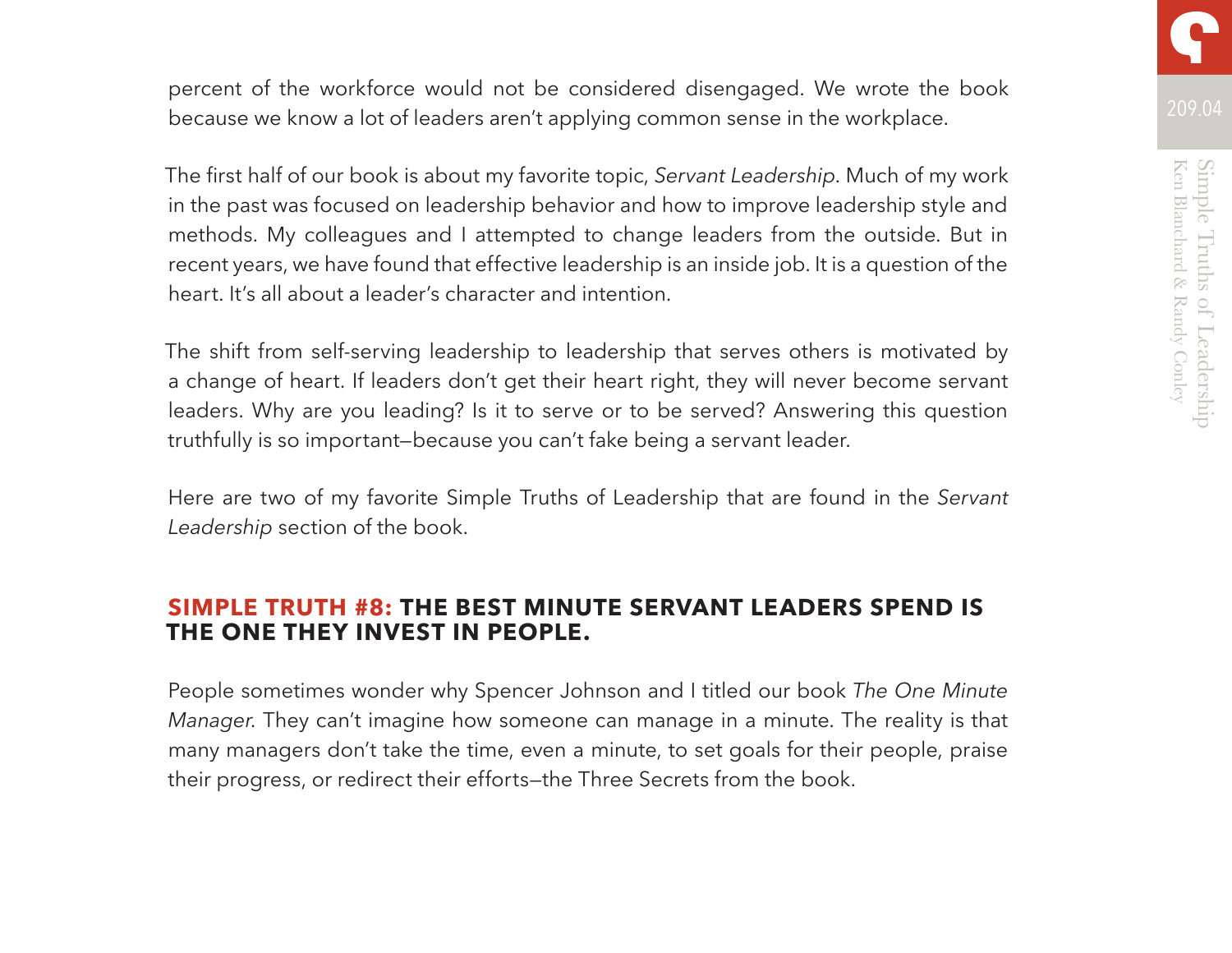209.04 Investing a little time in your people is similar. Part of *The One Minute Manager*'s significance is how it helps leaders understand that the best ways to serve your people don't have to involve long conversations, scheduled meetings, or performance reviews. Sometimes the simplest acts—like paying attention, commenting on what people are doing, or having a friendly chat—can be the most meaningful. Investing in people is about spending time focusing on them, not yourself.

#### **MAKING COMMON SENSE COMMON PRACTICE**

The best minutes you invest in your people can focus on simple things:

- Listen to people's suggestions or discuss a problem.
- Ask people what they did over the weekend or how a sick family member is doing.
- Wish someone good luck on a presentation or say, "Happy Birthday."

Making people feel special doesn't have to take a lot of your time. Spending a few moments of your day to let them know you care could mean more to them than you'll ever know.

The shift from self-serving leadership to leadership that serves others is motivated by a change of heart.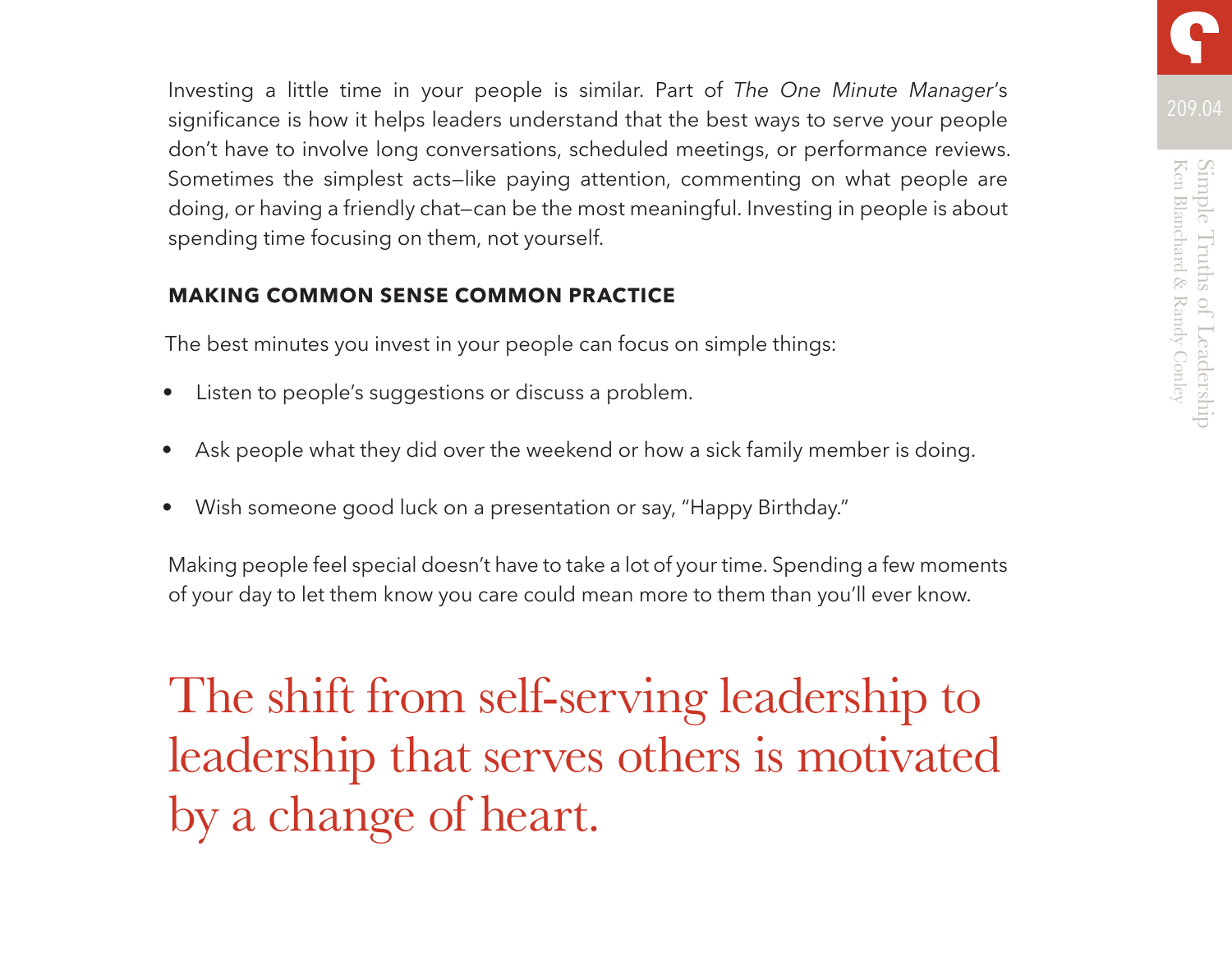#### **SIMPLE TRUTH #11: PROFIT IS THE APPLAUSE YOU GET FOR CREATING A MOTIVATING ENVIRONMENT FOR YOUR PEOPLE SO THEY WILL TAKE GOOD CARE OF YOUR CUSTOMERS.**

Some leaders worship the bottom line. They think the only reason to be in business is to make money. They don't understand that the best run and most profitable organizations know their number one customer is their people.

If you train, empower, and care about your people as your number one most important customer, they will go out of their way to take care of your organization's number two most important customer—the folks who buy your products and services. When that happens, those customers become raving fans of your organization and, in many ways, part of your sales force. This takes care of your company's bottom line and the financial interests of the owners or shareholders. Now that's a winning environment!

#### **MAKING COMMON SENSE COMMON PRACTICE**

To create this winning environment as a servant leader, you must do two things:

- Focus on your people by letting them know they are important to your organization and their contributions count, particularly in terms of satisfying customer needs.
- Empower your frontline people to listen to their customers—both external and internal, act on their needs, and, in the process, exceed their expectations.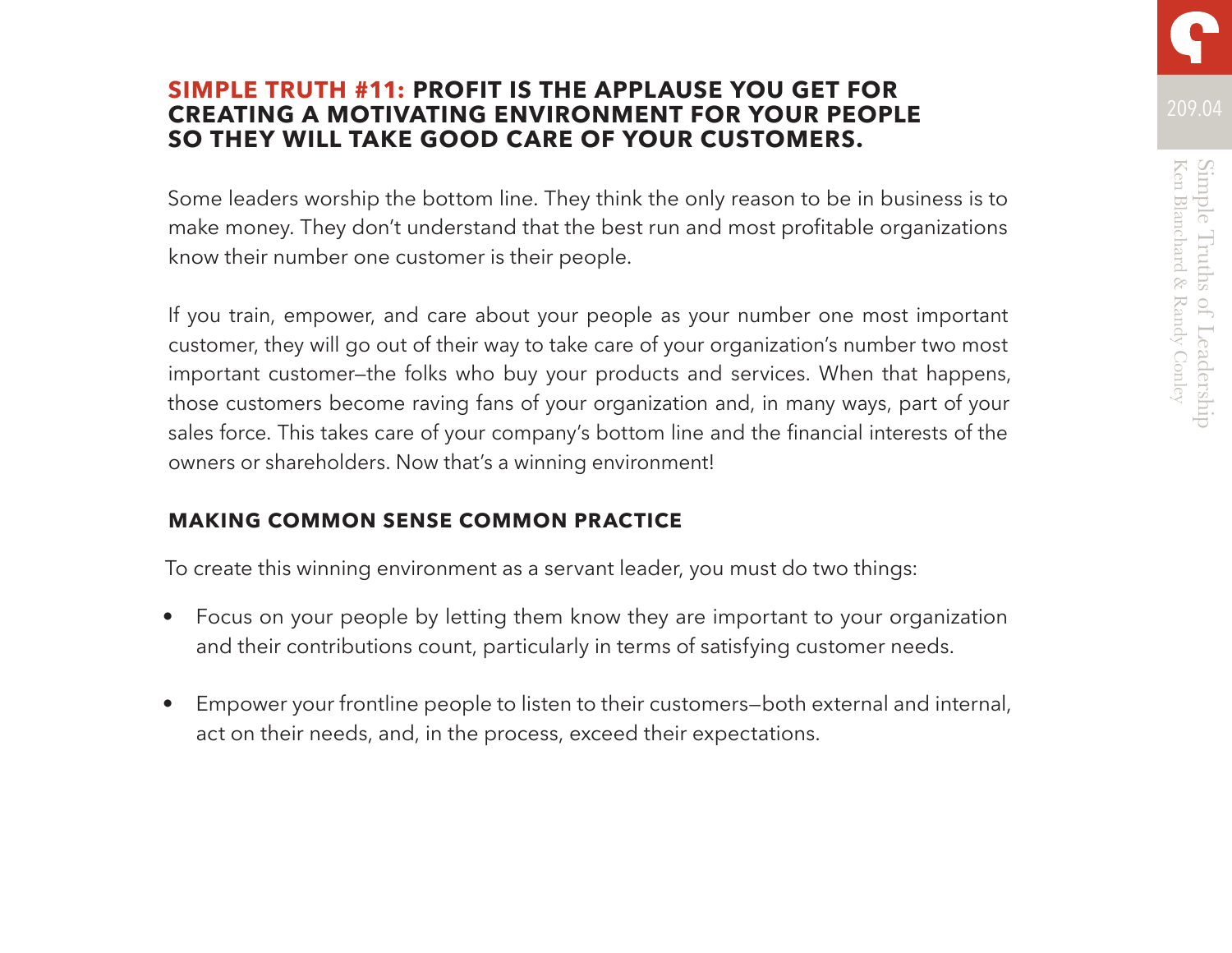

#### **BUILDING TRUST: RANDY CONLEY**

take it from here.

## Anyone would be hard-pressed to argue that trust isn't critically important to leadership success.

So why do so few leaders have a defined strategy and plan for building trust? Because trust is like oxygen: most people don't think about it until they don't have any.

It can be difficult to know where to start. Trust goes deep and wide. There aren't any magic solutions when it comes to building trust. It requires a comprehensive and sustained approach over time.

I want to share with you two of our Simple Truths of Leadership that are found in the *Building Trust* section of the book.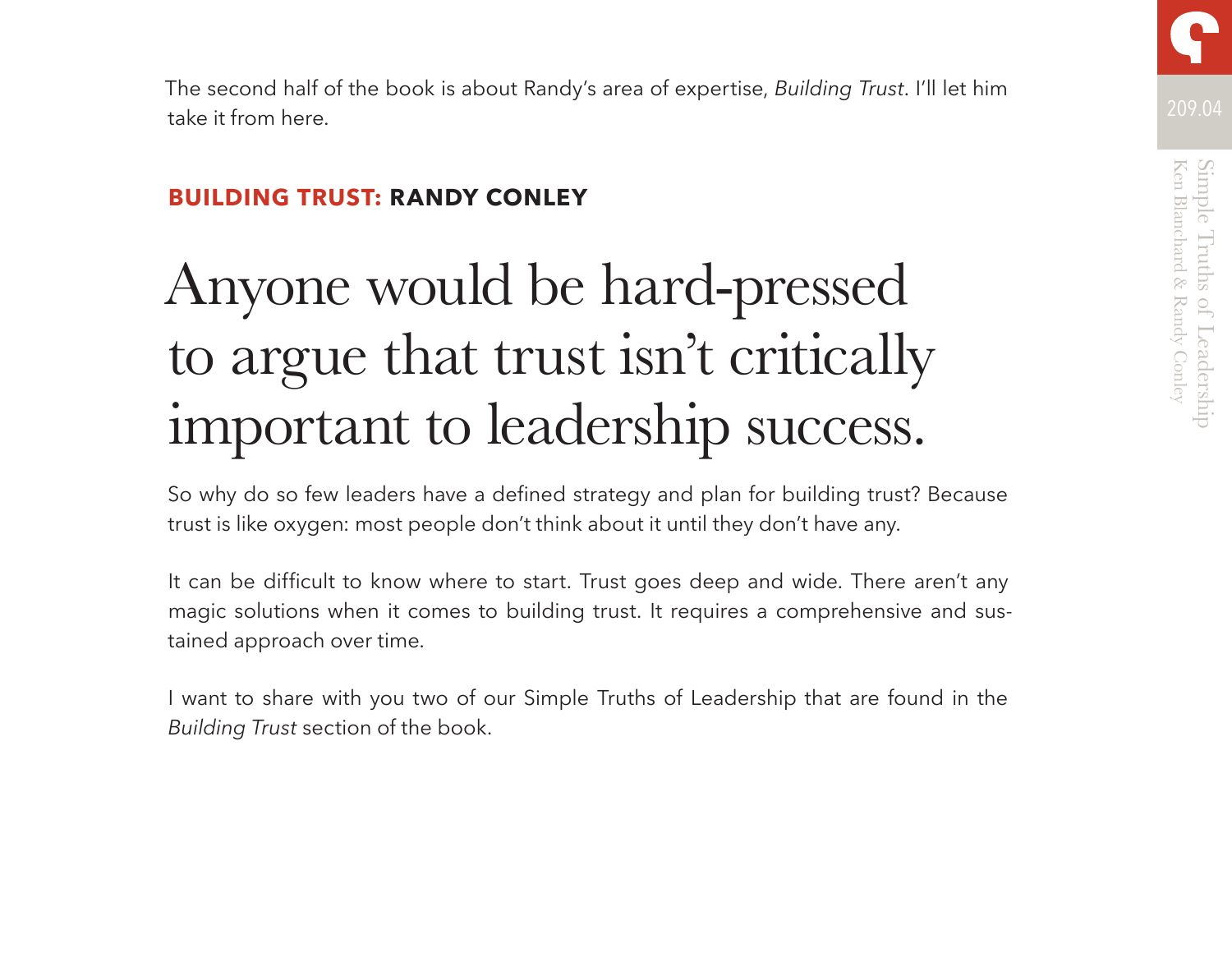#### **SIMPLE TRUTH #45: THE OPPOSITE OF TRUST IS NOT DISTRUST—IT'S CONTROL.**

Many leaders like to play their cards close to the vest. They are afraid to give up too much control for fear that something will come back to bite them. They think it isn't worth the risk to give up control.

Because giving up control opens the door to risk, it makes these leaders more vulnerable to being hurt. In response, they withhold trust and try to control people and situations around them to protect their own safety. The result of this behavior is a culture of uncertainty.

If we define control as that which we have direct and complete power over, we quickly realize we don't possess that much control. We may be able to influence people or situations, but we can't control them. The only control we truly have is over ourselves: our actions, attitudes, values, emotions, and opinions.

People often assume mistrust or distrust are the opposite of trust, but that's not true. Control is the opposite of trust. Are you willing to give up control and trust others?

If we define control as that which we have direct and complete power over, we quickly realize we don't possess that much control.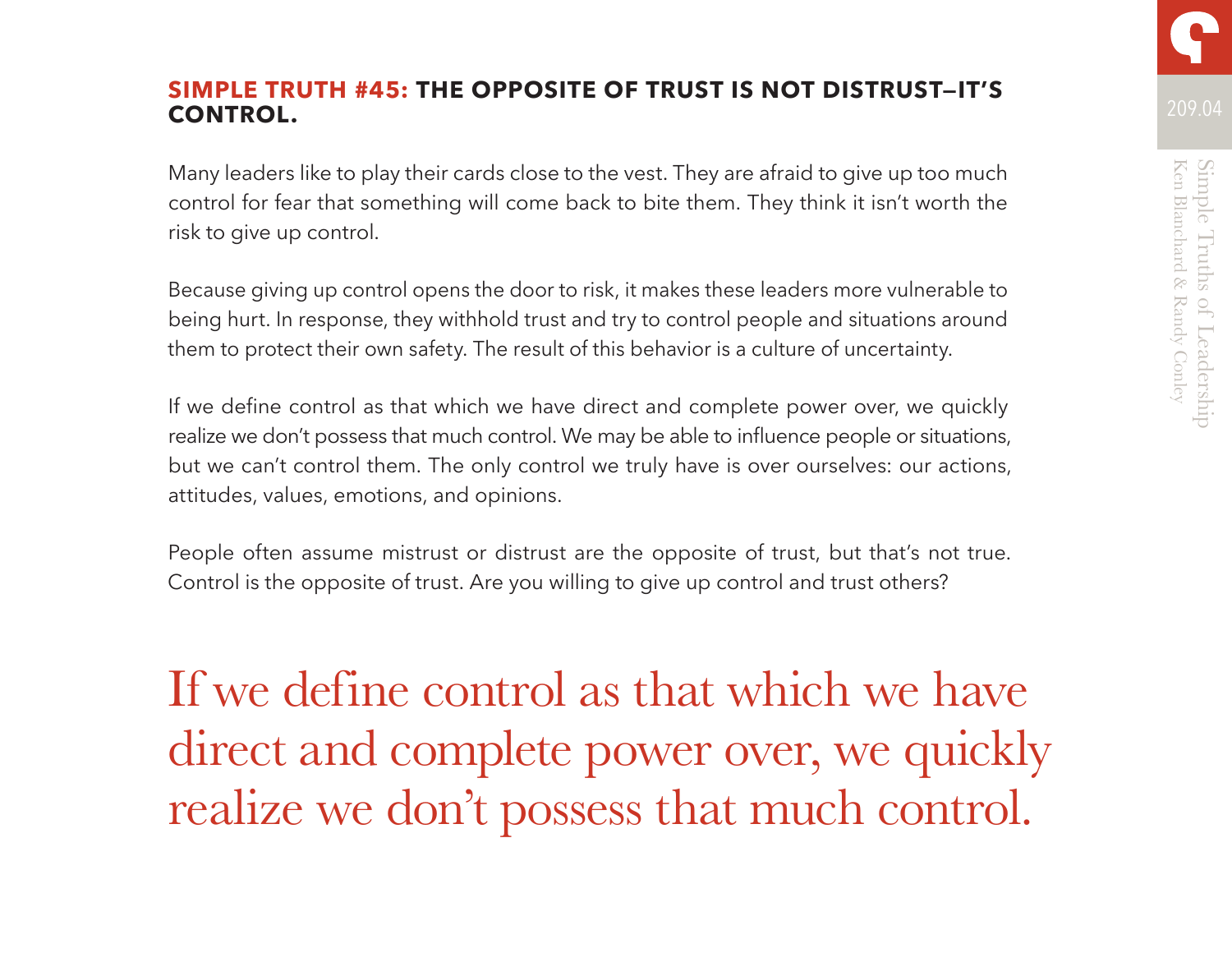#### **MAKING COMMON SENSE COMMON PRACTICE**

If you struggle to relinquish control and trust others, start with baby steps:

- 1. Identify low-risk situations where you feel comfortable extending trust.
- 2. Assess a person's trustworthiness by gauging their competence to handle the task, integrity to do the right thing, and commitment to follow through.
- 3. As you become more comfortable giving up control and learn that others can be trusted, extend more trust as situations allow.

#### **SIMPLE TRUTH #47: PEOPLE WITHOUT ACCURATE INFORMATION CANNOT ACT RESPONSIBLY, BUT PEOPLE WITH ACCURATE INFORMATION ARE COMPELLED TO ACT RESPONSIBLY.**

Simple Truth #47 is from the book *Empowerment Takes More Than a Minute*, coauthored by Ken, John Carlos, and Alan Randolph. I love this quote because it illustrates the importance of trust.

Leaders who don't trust others don't share information. They keep everything under lock and key. In the absence of information, people often make up their own version of the truth, which may be more negative than reality. When people don't have accurate information, it's as if their leader is handcuffing them from being their best.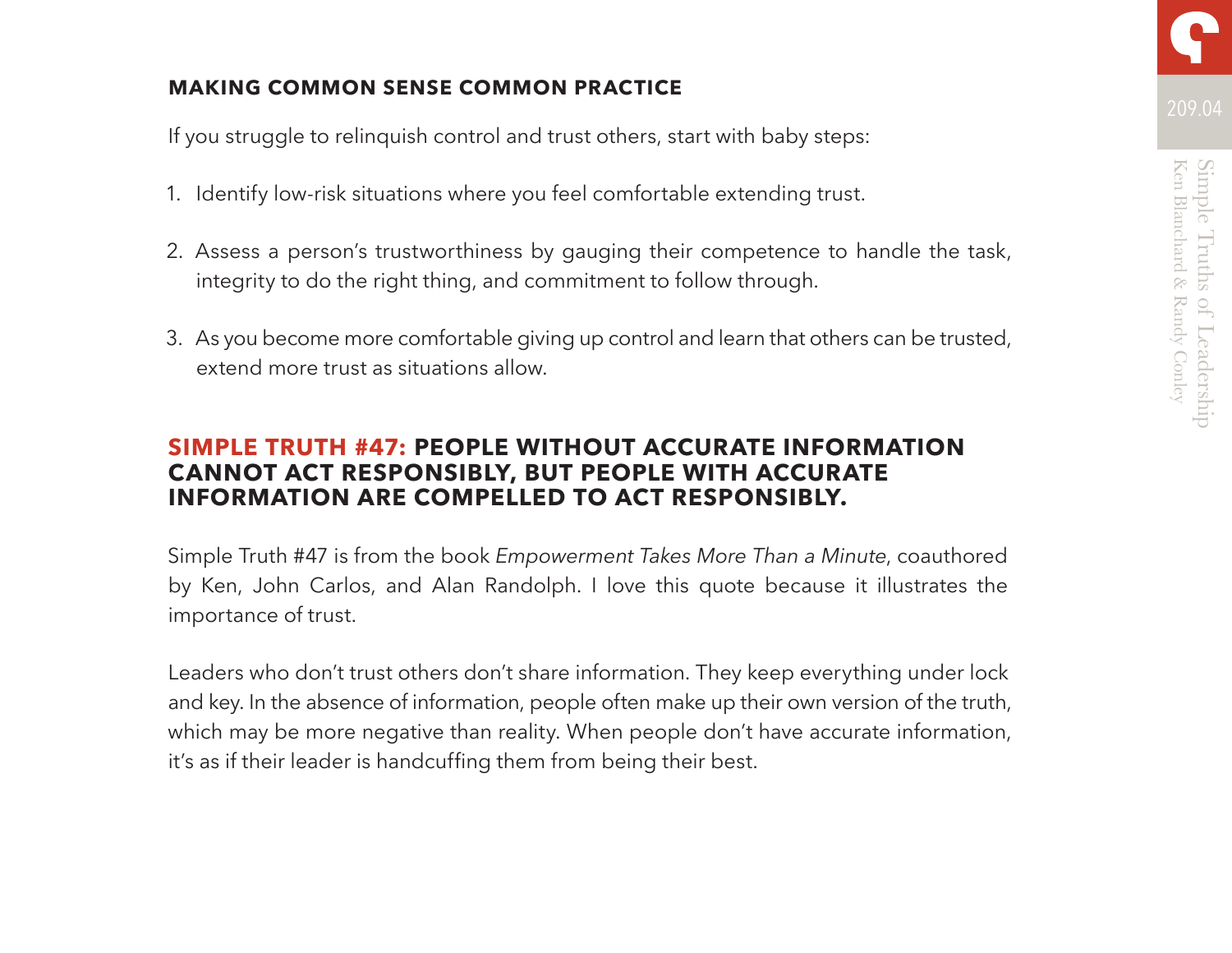209.04 Servant leaders trust their people and realize that openly sharing information about themselves and the organization is the right thing to do. When people have accurate information, they can make decisions that are in the best interests of the organization.

#### **MAKING COMMON SENSE COMMON PRACTICE**

Great leaders understand that trust is the foundation of effective leadership. A key aspect of trust is sharing information with your people. Here are some tips on how to do it:

- Create a culture of accountability by providing access to information. If you aren't at liberty to share certain details, say so. Your people will understand.
- Speak plainly in ways that are easily understood. Present complicated data in simple terms and focus on having a dialogue with people, not bombarding them with trivia.
- Be a straight shooter. Your team members are adults who can handle the truth. Use healthy doses of compassion and empathy when delivering tough news.

#### **MAKING COMMON SENSE COMMON PRACTICE IN YOUR LEADERSHIP AND LIFE**

We are certain a number of our Simple Truths will be meaningful to you. We are grateful for the opportunity to share them with you. But that's not enough—now it's time to turn common sense into common practice. We want to remind you why it's important to be a trusted servant leader and how you can get there.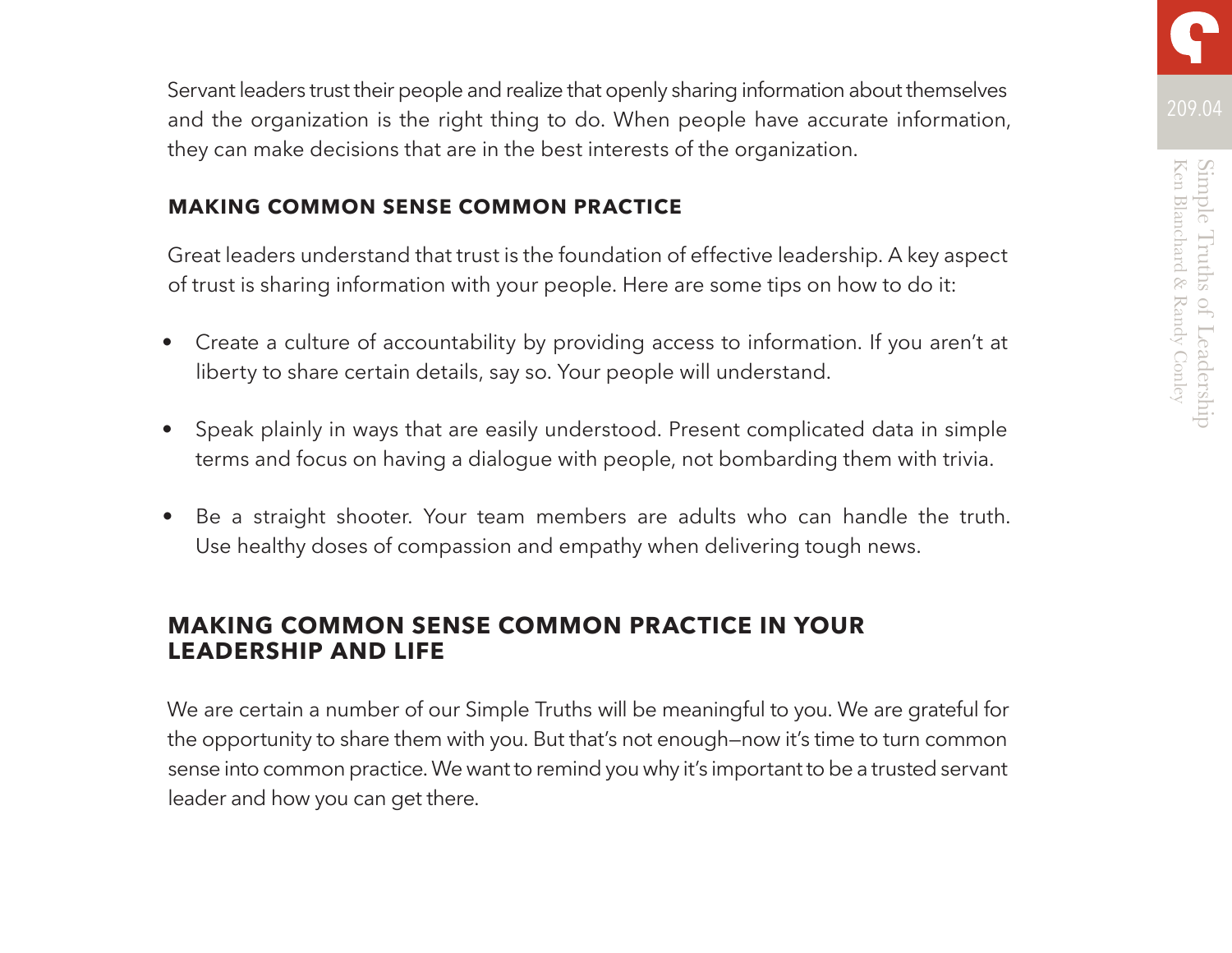### **WHY BECOME A SERVANT LEADER, TRUSTED BY YOUR PEOPLE?** 209.04

The world is in desperate need of a new kind of leadership. The type of leadership we've seen in past decades has produced record low levels of trust and engagement in the workforce. Clearly, what we've been doing isn't working. We need a leadership philosophy grounded in the knowledge and belief that the most successful leaders and organizations are those that place an emphasis on serving others and leading with trust.

Trusted servant leaders are the answer to today's challenges. People are looking for deeper purpose and meaning as a way to meet the rapid changes happening in our lives. They are also looking for leaders they can trust and believe in—leaders whose focus is on serving the greater good.

Servant leadership is not just another management technique. It is a way of life for those with servant hearts. In organizations run by trusted servant leaders, serving others becomes the norm. The byproducts are better leadership, better service, a higher performing organization, and more success and significance.

Servant leadership is not just another management technique. It is a way of life for those with servant hearts.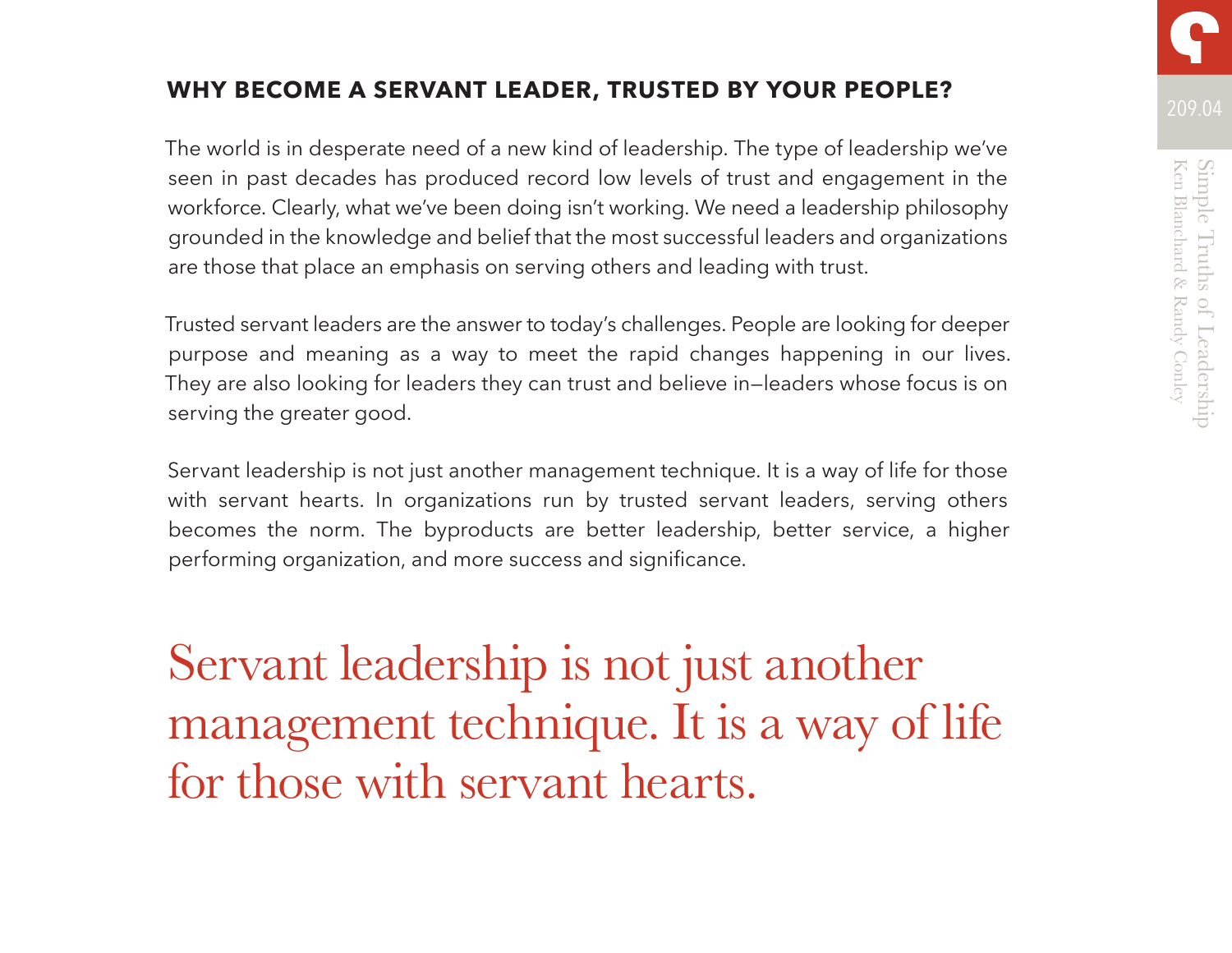#### **HOW CAN YOU GET THERE?**

An ancient Chinese proverb says, "A journey of a thousand miles begins with a single step." We've made it easy for you to take that first step.

It's no coincidence we share fifty-two Simple Truths in the book—one for each week of the year. Each week, choose a Simple Truth and focus on turning its commonsense wisdom into common practice. We also included a discussion guide to help you reflect on these truths more deeply. The guide contains prompts from each of the servant leadership and trust subtopics we addressed. You can use it for personal reflection, or you can explore the prompts with a colleague or your team. Once again, do whatever works best for you. The point is to use it, to put it to work.

#### **We believe leadership is more than a job. It's a calling. We all have a tremendous opportunity—and responsibility—to positively influence everyone we lead.**

**Now, go and do it!**

Adapted from *Simple Truths of Leadership*. Copyright © 2022 by Polversa Publishing. Published by Berrett-Koehler.